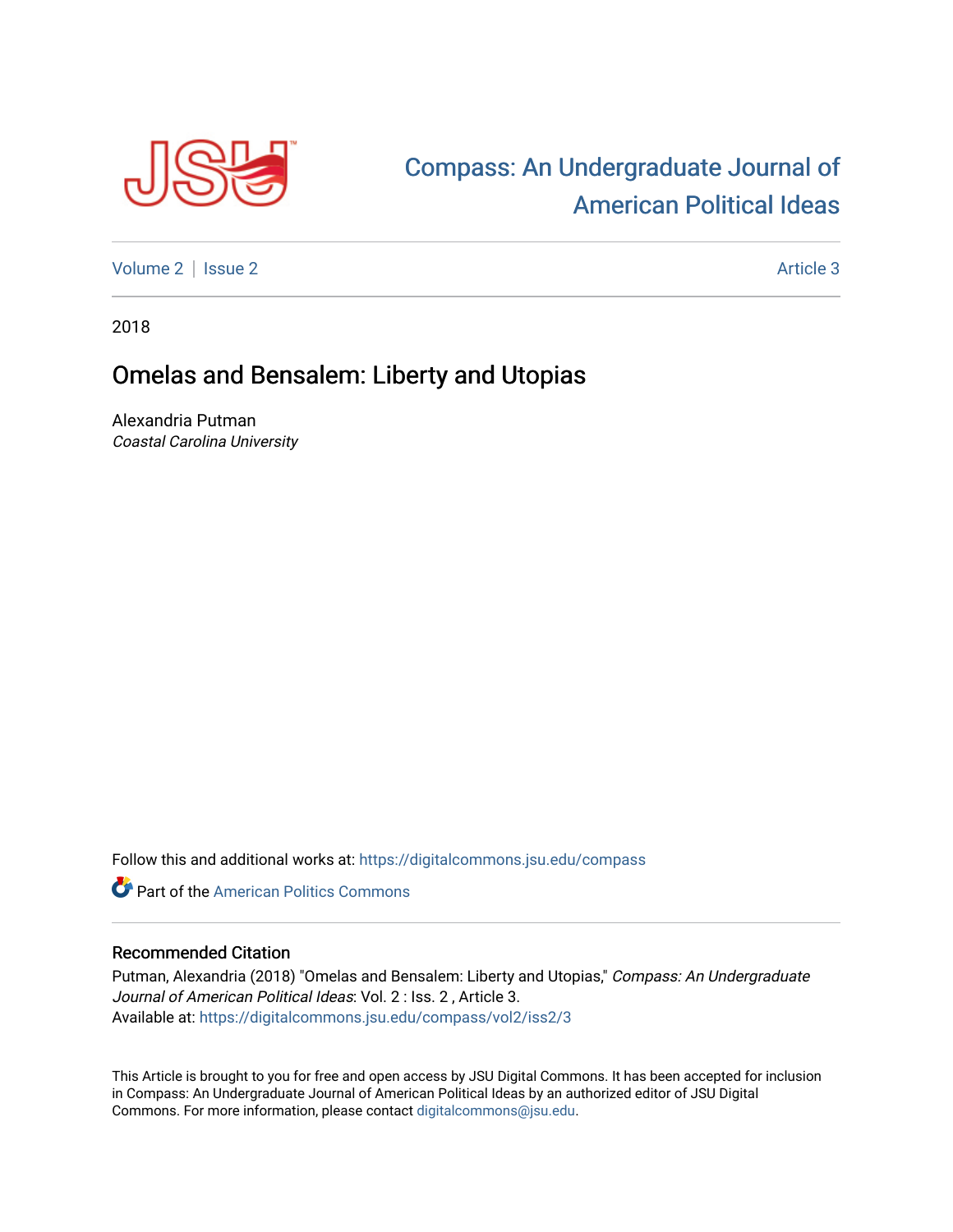Title: Omelas and Bensalem: Liberty and Utopias

Author: Alexandria Putman

University: Coastal Carolina University

Biography: Alexandria Putman is a Coastal Carolina University student from Tega Cay, S.C. She is a double major in political science and communication. Her research interests include public opinion and utopian political thought, as well as campaigns and elections. She is currently an Edgar Dyer Fellow, an undergraduate research assistant, and the captain of the mock trial team at CCU. Upon graduating, Alexandria hopes to attend graduate school to study political science with a focus on political behavior, public opinion and a minor in statistics and political theory.

Abstract: Is it possible for a society to be good without liberty? Bacon's *The New Atlantis* and Le Guin's *The Ones Who Walk Away From Omelas* both aid in exploring this important question.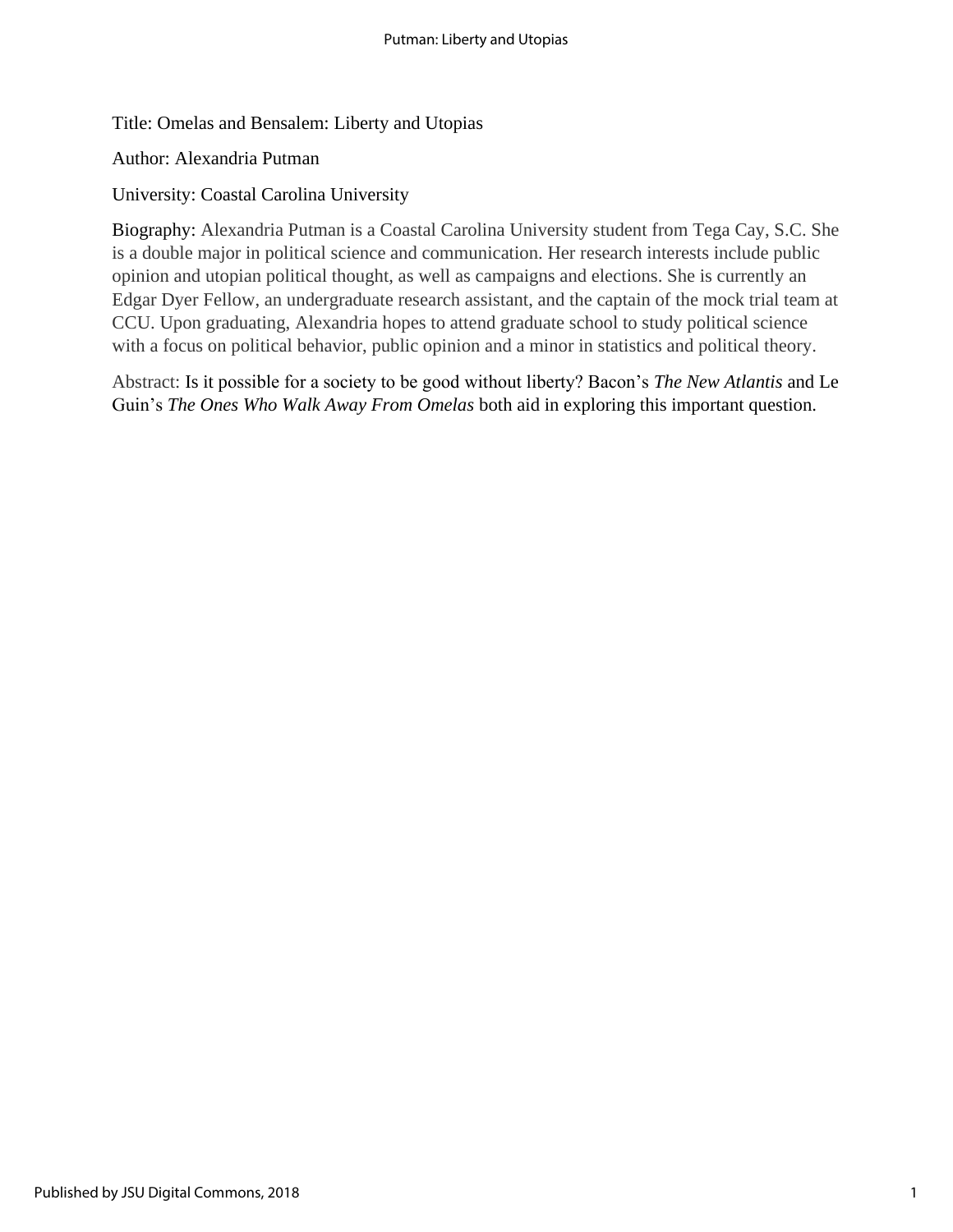Sir Thomas Moore coined the term "utopia" in 1516. The term utopia was taken from the Greek phrase meaning "no place," which ultimately implies that utopian societies are not only perfect, but unattainable. Utopias are often characterized as societies with ideal laws and social conditions, impeccably happy citizens, and "a clamor of bells that set the swallows soaring" (Le Guin 1973, 1). While many would like to believe that utopian societies are possible, they are not necessarily desirable. *The Ones Who Walk Away From Omelas* by Ursula Le Guin and *The New Atlantis* by Francis Bacon are examples of utopian societies that do not conform to what citizens today may want in a society. Omelas and Bensalem both feature exploitation and limit information, which means that happiness in these societies is achieved at the expense of liberty. Is it possible for a society to be good without liberty?

Omelas is a picturesque city where its citizens live in prosperity with very little government control and few laws. The people are wholly happy, but are not naïve in the way that most would expect in a society free from pain. Le Guin discusses the realism of the society at length, stating that the people "were mature, intelligent, passionate adults whose lives were not wretched" (Le Guin 1973, 1). The city of Omelas has no secrets from its people. There are no skeletons in the closet of Omelas and no dirty secrets that its elders wish to hide from the rest of the population. However, if there were a skeleton that the people wished to hide from the world, it would be what was hidden in the cold, dark basement underneath one of the beautiful buildings of Omelas. The city of Omelas is not without pain, not completely at least. In this cold, dark and possibly wet basement is a sight that sends most of the people of Omelas home filled with dread and disgust. Some do not even go home at all, choosing to leave the city and the atrocity it depends on forever. This basement holds a child, small and malnourished, who looks barely the age of six. The child is afraid and barely alive, trapped in a room merely the size of a broom closet. The child is occasionally visited by citizens who look on with disgust and kicked as it pleads to be let out, that it will "be good" (Le Guin 1973, 3).

In exchange for the wealth and prosperity of Omelas, one child must suffer for the entirety of its life. Not a kind word or sentiment can be uttered to the child without the city falling into devastation. All of the citizens know of the child and are taken to see it from an early age. However, no one ever dares to save the poor soul, opting to forget the pain and suffering that allows them to be so happy. They convince themselves that this pain is necessary and that even if the child were to be saved, it would not get to experience happiness as the city would be destroyed immediately after the child was released. "To exchange all the goodness and grace of every life in Omelas for that single, small improvement: to throw away the happiness of thousands for the chance of the happiness of one: that would be to let guilt within the walls indeed" (Le Guin 1973, 4)." Some even leave the gates of Omelas, never to be seen again, though they make no move to save the child.

While it may be considered a rational choice to ignore the child for the betterment of society, this choice disregards one of the key principles of modern society: liberty. Liberty is the cornerstone of society now. In fact, most would be hard pressed to find anyone in democratic society that would be willing to give up their liberty for what they would consider a naïve happiness. This society flouts universal liberty because it allows for the exploitation of a person and denies it the same rights afforded to every other person in Omelas against its will. This mars the perfect façade of Omelas and turns many out of its borders in search of another place without the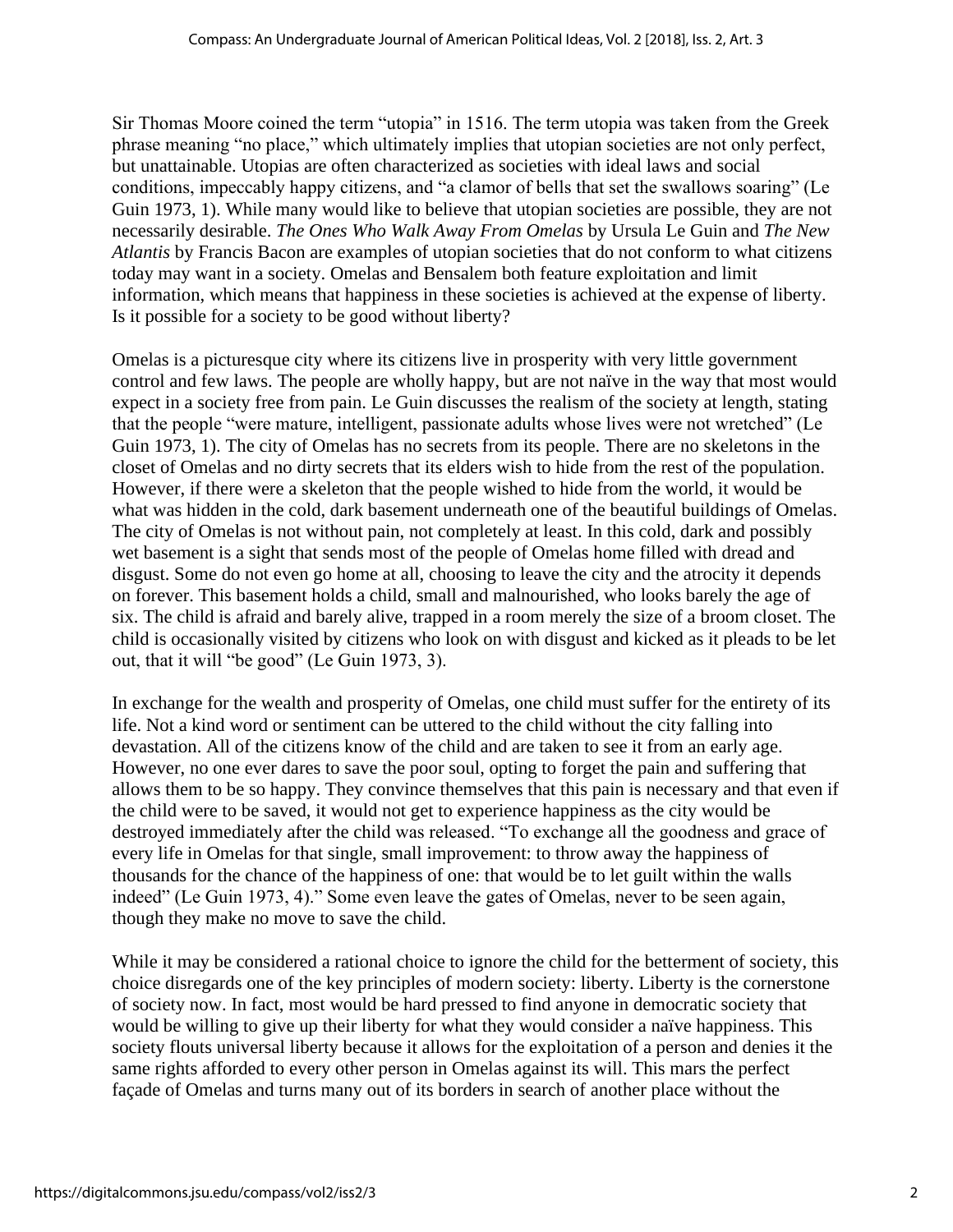troubles that face them in Omelas. With the exploitation of this one person, is Omelas a perfect society or a utopia?

Similar issues arise on the island society of Bensalem featured in Francis Bacon's *New Atlantis*. The society there seems perfect, much like Omelas before we learn of the child. It is run in part by a hierarchy of scientists called Salomon's House, as well as a small government in charge of making laws. Salomon's House is in charge of all exploration in and outside of Bensalem, with some in charge of traveling to other lands and finding new advancements and cures to ailments in Bensalem. The scientists of Salomon's House make up a small portion of the population of Bensalem, and they are highly respected for the work they do in gaining and using information for the sake of the society. The highest-ranking member of Salomon's House explains their mission: "The end of our foundation is the knowledge of causes, and secret motions of things; and the enlarging of the bounds of human empire, to the effecting of all things possible" (Bacon 2000, 19). In plain terms, he means that they seek enlightenment regarding all things dealing with human nature and life, almost as if the scientists are seeking a kind of omnipotence.

As it turns out, not all of the discoveries made in Salomon's House are revealed to the public. In fact, Interpreters of Nature, another high-level position in Salomon's House, have an extreme amount of power in Bensalem because they control who receives what information and when (Bacon 2000, 23). This is a dangerous proposition for the people of Bensalem. The scientists of Salomon's House have every ability to withhold information from them and what is worse is that the people of Bensalem probably do not even know it is happening. They can be kept in the dark about so many things that could potentially affect their decisions about government and policy. In addition, the scientists of Salomon's House can selectively disseminate information to sway the public's opinions and influence government in the way that the scientists would like. This begs the question of who is really running Bensalem: the people or Salomon's House?

The remedies that Omelas and Bensalem use to improve their societies endanger liberty, which makes it hard to consider Bensalem and Omelas utopias at all. In certain respects, these societies are socially just, because they afford equal rights or equal comfort to their citizens. However, they do not afford *every* citizen the same rights. Omelas illustrates this by exploiting the child for the sake of facilitating happiness for everyone else. The same can be said for Bensalem, where Salomon's House can censor the information to achieve the results in society that would benefit them most.

In a way, *Federalist 10* makes a case for the importance of liberty and the dangers of utopias. In this document, James Madison suggests two remedies for faction in society. He writes: "There are again two methods of removing the causes of faction: the one, by destroying the liberty which is essential to its existence; the other, by giving to every citizen the same opinions, the same passions, and the same interests (Madison 2001, 48)." The city of Omelas reflects the first remedy because to protect its society, the citizens take away liberty and happiness from the child. The city of Bensalem echoes the second remedy almost exactly. This remedy suggests that governments should use censorship or drugs to inculcate the same values and ideals in all its citizens. Then there would be no difference in thought and, therefore, everyone would participate and function in the same way. Bensalem does this by censoring the information the public has, creating the potential for all of the citizens to have similar thought processes. Madison later says